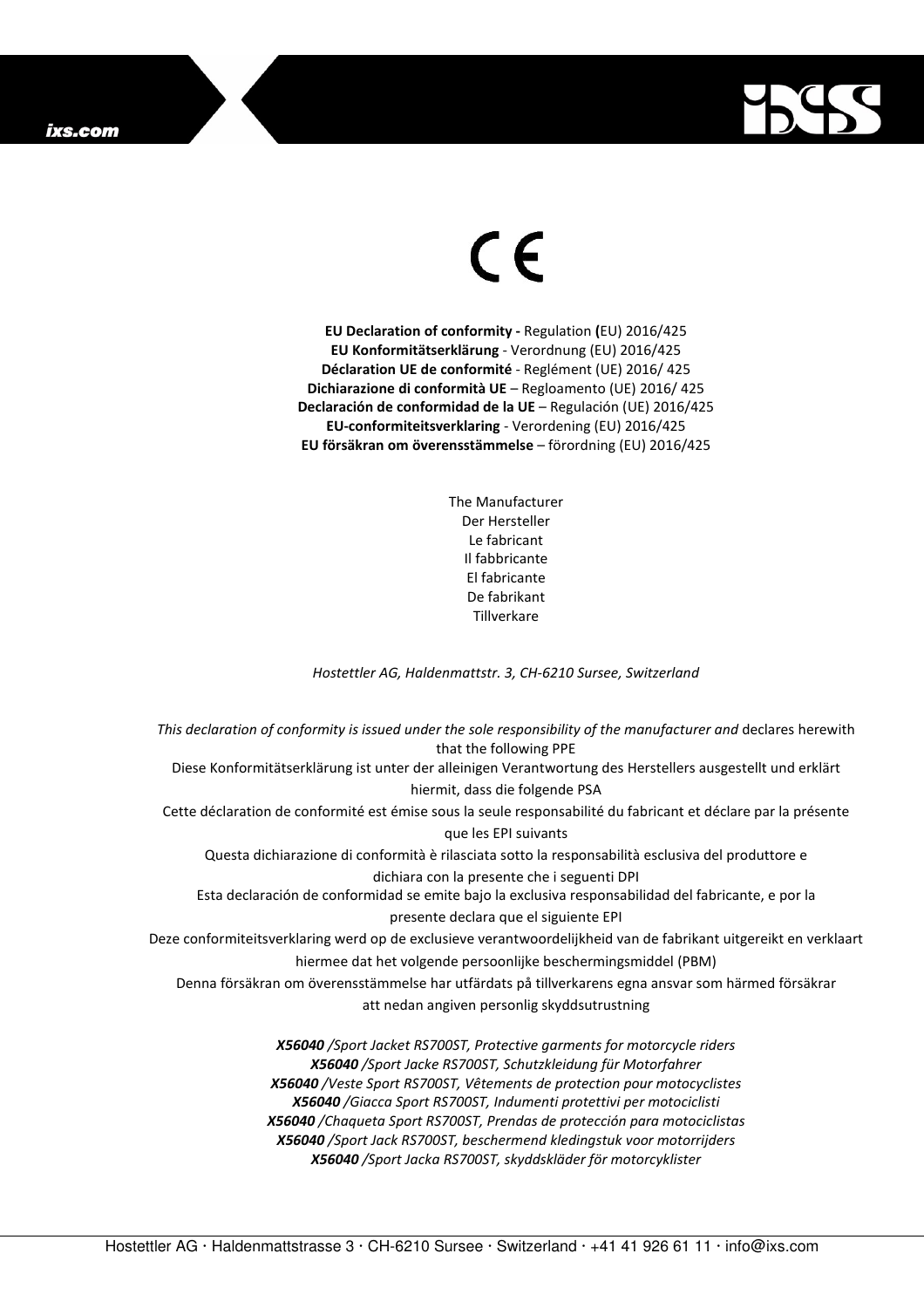



has undergone the EU-type examination conformity assessment procedure (Module B) performed by the Notified Body, IDIADA AUTOMOTIVE TECHNOLOGY, S.A. (OC.0164), P. I. L'ALBORNAR, E-43710 Santa Olivia (Tarragona – Spain), which has issued the EU Type Examination Certificate No. MT19070124.

And is compliant with the following Standard prEN 17092-4:2018 (A)

## hat das EU-Baumusterprüfungs-Konformitätsbewertungsverfahren durchlaufen (Modul B) durchgeführt von der benannten Stelle, IDIADA AUTOMOTIVE TECHNOLOGY, S.A. (OC.0164), P. I. L'ALBORNAR, E-43710 Santa Olivia (Tarragona – Spanien), die die EU-Baumusterprüfbescheinigung Nr. MT19070124 ausgestellt hat.

und entspricht der folgenden Norm prEN 17092-4:2018 (A)

a subi la procédure d'évaluation de la conformité pour l'examen de type UE (module B) réalisée par l'organisme notifié, IDIADA AUTOMOTIVE TECHNOLOGY, S.A. (OC.0164), P. I. L'ALBORNAR, E-43710 Santa Olivia (Tarragona – Espagne), qui a délivré le certificat d'examen de type UE n°. MT19070124.

Et est conforme à la norme suivante prEN 17092-4:2018 (A)

è stato sottoposto alla procedura di valutazione della conformità dell'esame UE del tipo (modulo B) eseguita dall'organismo notificato, IDIADA AUTOMOTIVE TECHNOLOGY, S.A. (OC.0164), P. I. L'ALBORNAR, E-43710 Santa Olivia (Tarragona – Spagna), che ha rilasciato il certificato di esame UE del tipo n. MT19070124.

Ed è conforme alla seguente norma prEN 17092-4:2018 (A)

ha sido sometido al procedimiento de evaluación de conformidad del examen de tipo UE (Módulo B) realizado por el organismo notificado, IDIADA AUTOMOTIVE TECHNOLOGY, S.A. (OC.0164), P. I. L'ALBORNAR, E-43710 Santa Olivia (Tarragona – España), que ha emitido el certificado de examen UE de tipo no. MT19070124.

Y cumple con el siguiente estándar prEN 17092-4:2018 (A)

de EG-typekeuring-conformiteitsbeoordelingsprocedure doorlopen (module B) heeft,uitgevoerd door de aangemelde instantie IDIADA AUTOMOTIVE TECHNOLOGY, S.A. (OC.0164), P. I. L'ALBORNAR, E-43710 Santa Olivia (Tarragona – Spanje) die het certificaat van EG-typeonderzoek nr. MT19070124 afgegeven heeft,

en voldoet aan de volgende norm: prEN 17092-4:2018 (A)